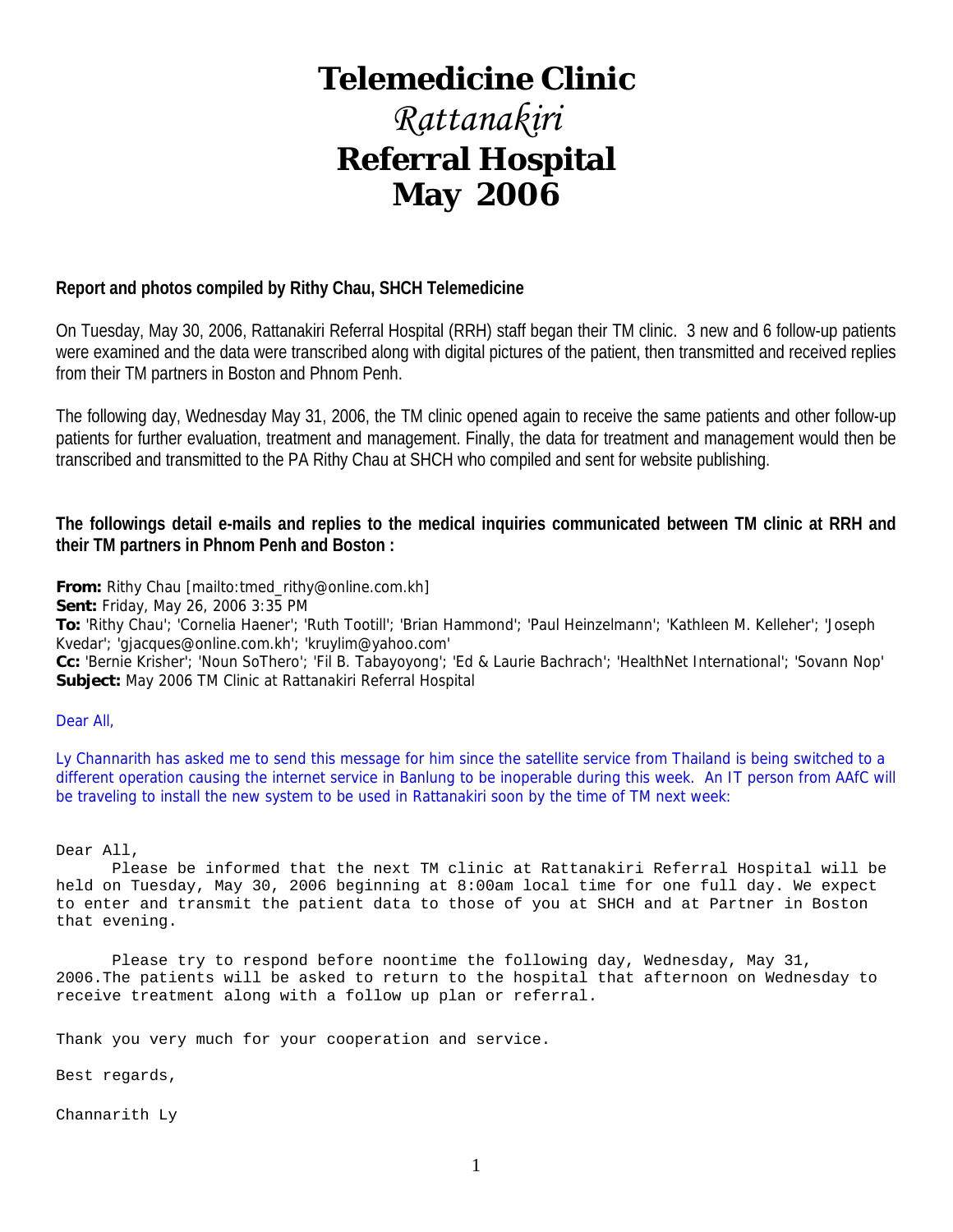**From:** Rattanakiri Referral Hospital [mailto:kirihospital@yahoo.com] **Sent:** Tuesday, May 30, 2006 4:26 PM **To:** Rithy Chau; Rithy Chau; Cornelia Haener; Ruth Tootill; Brian Hammond; Paul Heinzelmann; Kathleen M. Kelleher; Joseph Kvedar **Cc:** Bernie Krisher; Noun SoThero; Fil B. Tabayoyong; Ed & Laurie Bachrach; HealthNet International **Subject:** Rattanakiri Referral Hospital TM clinic patient PS#00171

Dear All,

There are 3 new cases for this month TM clinic. Here is the first case patient PS#00171 and her photos.

Best regards,

**Channarith**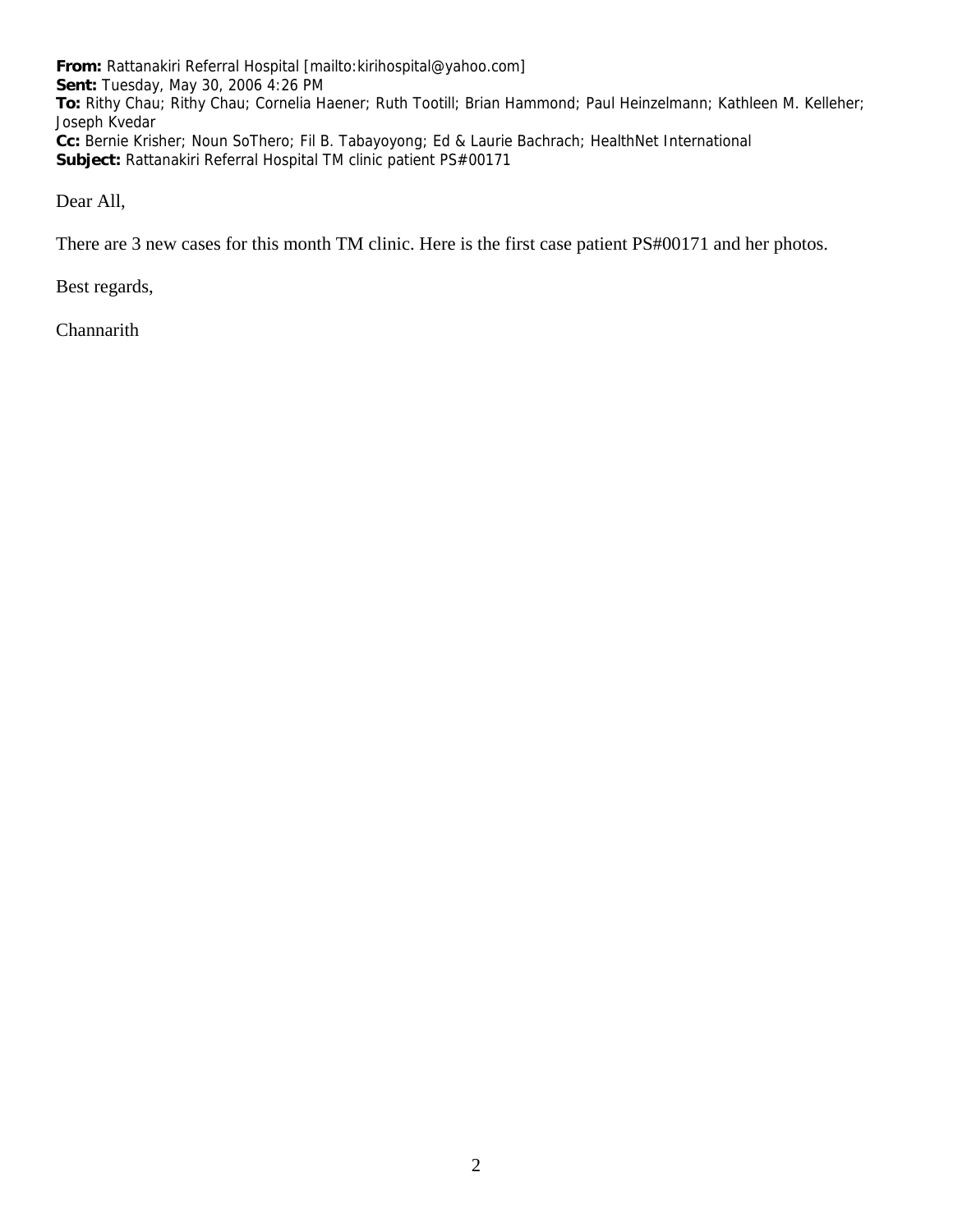## **Rattanakiri Provincial Hospital Telemedicine Clinic with Sihanouk Hospital Center of HOPE and Partners in Telemedicine**



Patient: PS#00171, 14F, Village IV

**Chief Complaint:** a mass developing (4x5 em) on her neck x 1.5 y

**HPI:** her complains of a mass developing on her neck, low appetite and palpitation off and on, weight loss : 4 kg ( last six months), extremities tremor off and on, moderate fever, left occipital pain radiated to the whole Head , she felt the difficult swallowing when the taking the meal , occasionally dizziness and insomnia ,and common cold x 2- 3 times/ months.

**PMH/SH:** operated the mass on her left calf x from augus to November /2005

**Social Hx:** none

**Allergies:** none

**Family Hx:** none

**ROS:**

**PE: Vital Signs: BPR:70/30 L:60/20 P 48 R 20 T: 37.6 Wt**

**General:** look stable

**HEENT:** rhinopharyngitis , lymph nod under left jaw , no bruit , mobile by swallowing , size : 4x5 em , no ptosis.

**Chest:** lungs :clear both sides Heart : no murmur ,

**Abdomen:** active BS, no organolmegaly, no mass .

**Musculoskeletal:** unremarkable

**Neuro:** motor and sensory are intact

**GU:**

**Rectal:**

**Previous Lab/Studies:**

**Lab/Studies Requests:** ultrasound of neck, chest x ray, EKG .





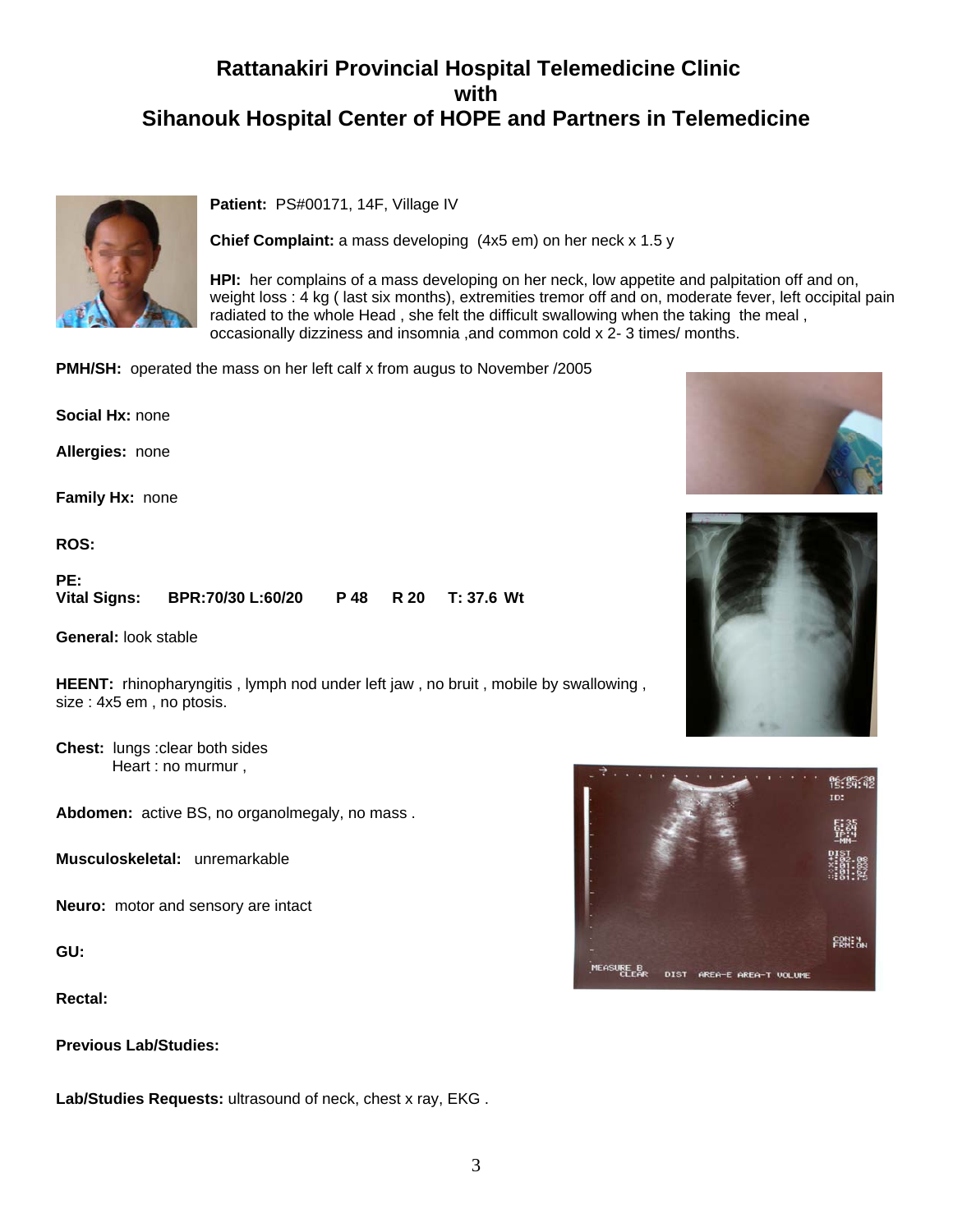

**Assessment:** 1.hypothyroidism 2.chronic bronchitis 3.Rhinopharyngitis

**Plan:**

- 1. check free T4 and TSH at SHCH
- 2. Cephalexin 500mg 1 tab bid x 10 d
- 3. Parac500 mg 1 tab po pain
- 4. propranol 40 mg ¼ tab qd

**Comments/Notes:** please give a good idea

**Examined by:** Dr San **Date: 30/5/06**

Please send all replies to [kirihospital@yahoo.com](mailto:kirihospital@yahoo.com) and cc: to [tmed\\_rithy@online.com.kh](mailto:tmed_rithy@bigpond.com.kh) .

*The information transmitted in this e-mail is intended only for the person or entity to which it is addredded and may contain confidential and/or priviledged material. Any review, retransmission, dissemination or other use of or taking of any action in reliance upon, this information by persons or entities other than the intended recipient is prohibited. If you received this e-mail in error, please contact the sender and delete material from any computer.*

**From:** Barbesino, Giuseppe,M.D. [mailto:GBARBESINO@PARTNERS.ORG] **Sent:** Tuesday, May 30, 2006 9:32 PM **To:** Fiamma, Kathleen M. **Cc:** kirihospital@yahoo.com; tmed\_rithy@online.com.kh **Subject:** RE: Rattanakiri Referral Hospital TM clinic patient PS#00171

**This young girl presents with upper left neck mass (**it seems from the exam that her thyroid is normal on exam, if not so, please describe**) and has some systemic symptoms which may or may not be consistent with hyperthyroidism. The mass is described as being 4-5 "em" which I assume means cm. If that is the case this is a large mass, which deserves attention. The differential diagnosis includes infection: tuberculosis would be a significant concern considering the duration and the associated symptoms, but also toxoplasmosis, HIV and**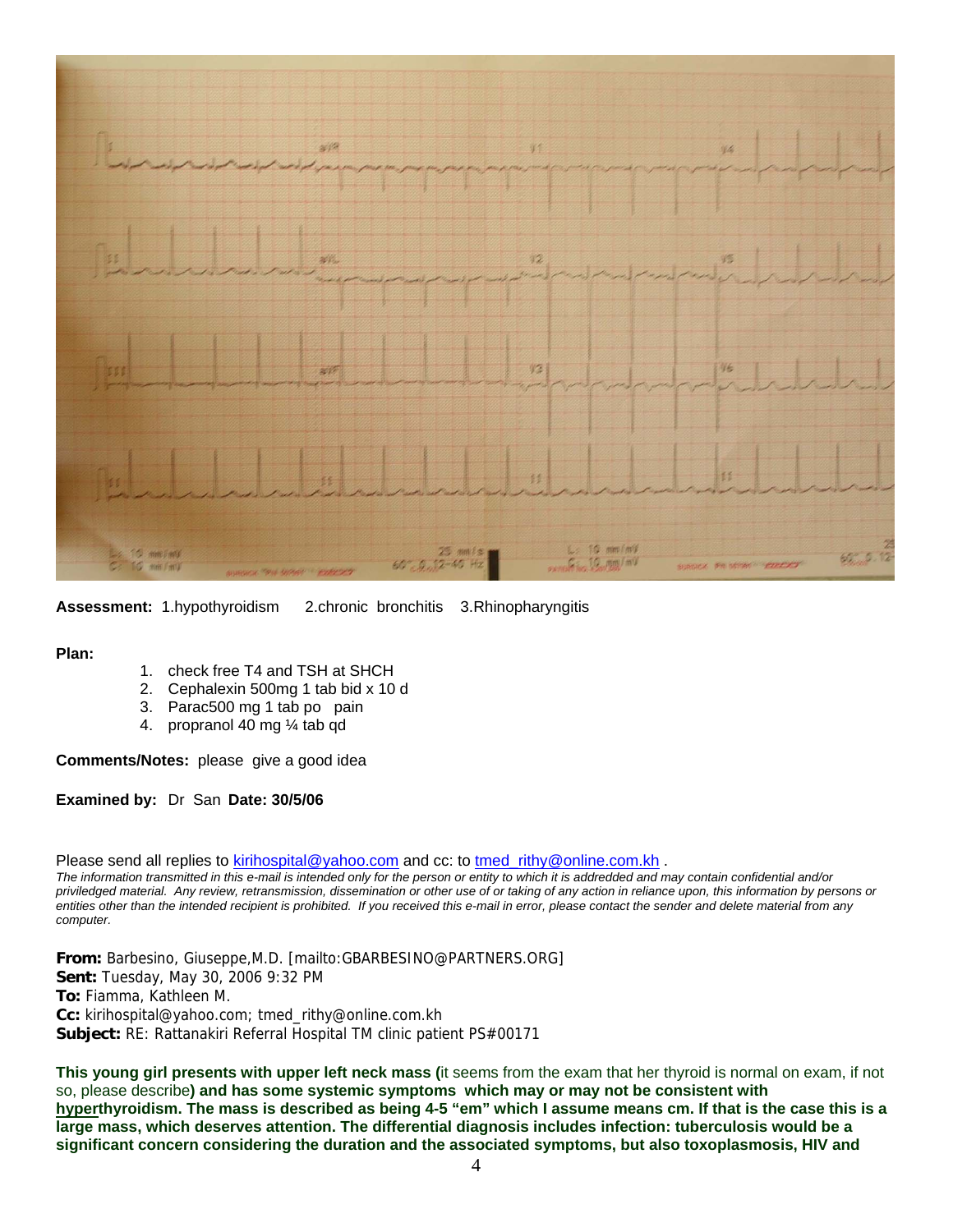**others. One should also be worried about neoplastic causes such as lymphoma, thyroid cancer or salivary gland tumors given the location. A simple lateral cyst of the neck is also possible. On top of the tests offered, a PPD should be planted. However considering the size and persistence of the mass, it should be removed for diagnostic puproses. So my advice, based on the information available, is an excisional biopsy. Her heart rate and BP are distinctly low, so I suggest that Propranolol is quite CONTRAindicated in this case. I am not sure that antibiotics are needed at this point, in the absence of a clear diagnosis and with only low grade fever. Please provide follow-up.** 

Giuseppe Barbesino, MD Thyroid Associates Massachusetts General Hospital-Harvard Medical School Wang ACC 730S 55 Fruit St Boston MA, 02114 FAX 617-726-5905 TEL 617-726-7573

> -----Original Message----- **From:** Fiamma, Kathleen M. **Sent:** Tuesday, May 30, 2006 10:15 AM **To:** Barbesino, Giuseppe,M.D. **Subject:** FW: Rattanakiri Referral Hospital TM clinic patient PS#00171

**From:** Ruth Tootill [mailto:ruth\_tootill@online.com.kh] **Sent:** Wednesday, May 31, 2006 8:56 AM **To:** Rattanakiri Referral Hospital; Rithy Chau; Rithy Chau; Cornelia Haener; Brian Hammond; Paul Heinzelmann; Kathleen M. Kelleher; Joseph Kvedar **Cc:** Bernie Krisher; Noun SoThero; Fil B. Tabayoyong; Ed & Laurie Bachrach; HealthNet International **Subject:** Re: Rattanakiri Referral Hospital TM clinic patient PS#00171

Dear Channarith,

Thank you for refering this patient.

I am afraid that I cannot really see the mass on the photos. You say it is under her jaw. This would mean that a thyroid mass unlikely. It could be a submandibular gland mass or lymph nodes. Is there any abnormality in her mouth or her tonsils? Is her pharyngitis severe, with pus or tonsilar swelling?

For lymph nodes in the neck, we recommend skull x-rays AP and Lateral, assessment of larynx and lower pharynx. If these are normal, a FNA of the mass would be helpful. I think the thyroid assessment will also be useful to exclude an associated thyroid problem.

Her chest x-ray is a little dark. Does anyone think the right lower lung field is abnormal?

Best wishes, Ruth

**From:** Rithy.Chau [mailto:tmed\_rithy@online.com.kh] **Sent:** Wednesday, May 31, 2006 11:55 AM **To:** 'Rattanakiri Referral Hospital' **Cc:** 'Rithy Chau'; 'Cornelia Haener'; 'Ruth Tootill'; 'Brian Hammond'; 'Paul Heinzelmann'; 'Kathleen M. Kelleher'; 'Joseph Kvedar'; 'Bernie Krisher'; 'Noun SoThero'; 'Fil B. Tabayoyong'; 'Ed & Laurie Bachrach'; 'HealthNet International'; kruylim@yahoo.com

**Subject:** RE: Rattanakiri Referral Hospital TM clinic patient PS#00171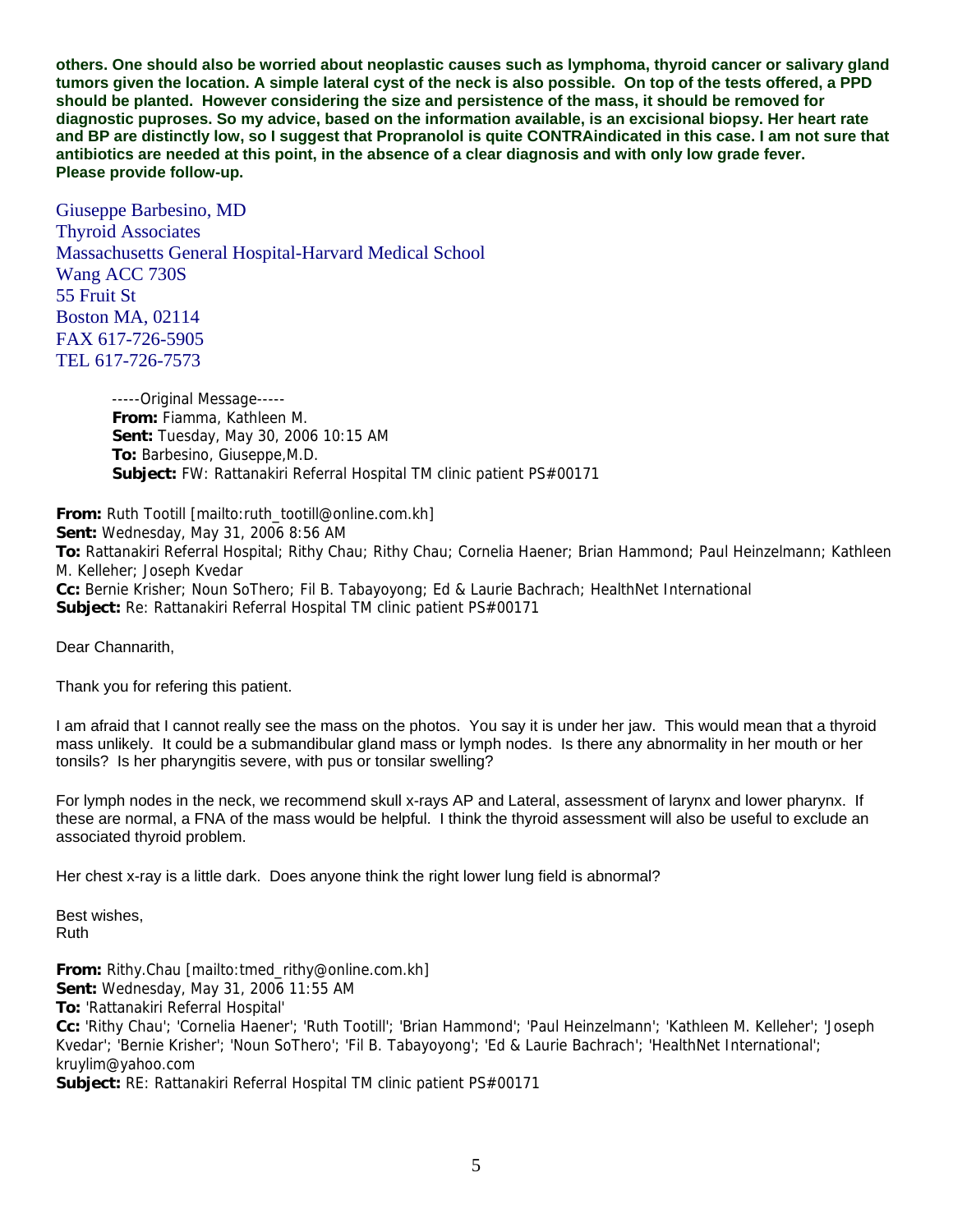Dear Dr. San/ Channarith,

For this patient PS#00171, 14F, your assessment and images pointed to a goiter as a dx for now and I agree with checking her TFT at SHCH. I would not start her on propranolol since no sx of tremor, palpitation and HR recorded here as 48 bpm (was this the correct HR?). Her BP seemed extremely low, did you use the right size BP cuff for her—you may need to use the pediatric cuff I left for you at TM clinic there.

From your brief description of frequent common cold, she may be experiencing allergic rhinitis and only needs antihistamine, decongestant, and/or analgesic like para for HA/fever/pain to control her sx. My recommendation on using antibiotic for URTI is that when a patient have at least 2-3 of the following together:

- 1. Fever >38.5C
- 2. Swollen lymph nodes +/- tenderness
- 3. Exudate (pus) on pharynx/tonsil
- 4. Continuous discharge (nasal discharge or phlegm) of dark yellow-green color

Amoxicilllin should be first line drug for this if available and no allergy. In this case I do not think she benefits from antibiotic.

\_\_\_\_\_\_\_\_\_\_\_\_\_\_\_\_\_\_\_\_\_\_\_\_\_\_\_\_\_\_\_\_\_\_\_\_\_\_\_\_\_\_\_\_\_\_\_\_\_\_\_\_\_\_\_\_\_\_\_\_\_\_\_\_\_\_\_\_\_\_\_\_\_\_\_\_\_\_\_\_\_\_\_\_\_\_\_\_\_\_

Hope this is helpful, Rithy

**From:** Rattanakiri Referral Hospital [mailto:kirihospital@yahoo.com]

**Sent:** Tuesday, May 30, 2006 4:39 PM

**To:** Rithy Chau; Rithy Chau; Brian Hammond; Paul Heinzelmann; Kathleen M. Kelleher; Joseph Kvedar **Cc:** Bernie Krisher; Noun SoThero; Fil B. Tabayoyong; Ed & Laurie Bachrach; HealthNet International **Subject:** Rattanakiri Referral Hospital TM clinic patient KL#00170

Dear All,

This is the patient KL#00170 and her photos.

Best regards,

Channarith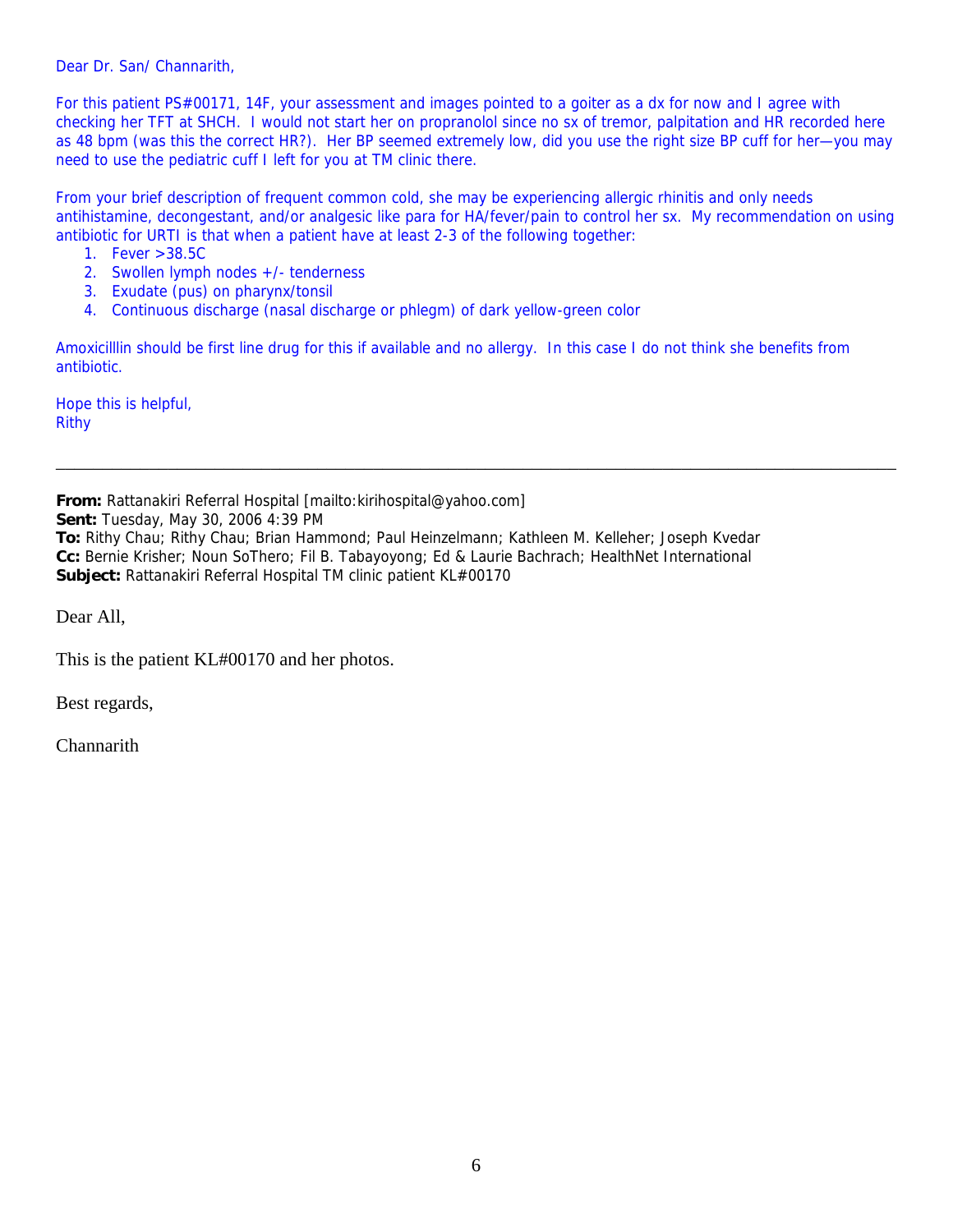## **Rattanakiri Provincial Hospital Telemedicine Clinic with Sihanouk Hospital Center of HOPE and Partners in Telemedicine**



**Patient:** KL#00170, 68F, Village I

**Chief Complaint:** edema of both legs and sob off and on x one months

**HPI:** she treated with unknown medication at Germany clinic X 4 one year , her symptoms was relief and she stopped the these drugs .she has treated with unknown drugs of antidiabets at private clinic .her complains of sob off and on , productive cough x 1 year, weight loss, low appetite , chest pain occasionally , numbness of both legs , weakness of both legs , edema of

both legs , frequent urine .no fever , no coma .

**PMH/SH:** none

**Social Hx:** none

**Allergies:** none

**Family Hx:** none

**ROS:**

**PE: Vital Signs: BP R:100/70 ,L:90/70 P 70 R 24 T 36.5 Wt**

**General:** look very thin

**HEENT:** no HA, no ptosis , no rithopharyngitis , no facial droop .

**Chest:** Lungs: crackle on lower left part of lung . Heart : no murmur , regular rythme .

**Abdomen:** soft, no mass , active BS .

**Musculoskeletal:** edema of both legs and edema on both calf, no atrophy of muscle, godet's sign

**Neuro:** numbness of both foot by pinching tip of pen ,

**GU:**

**Rectal:**

**Previous Lab/Studies:**



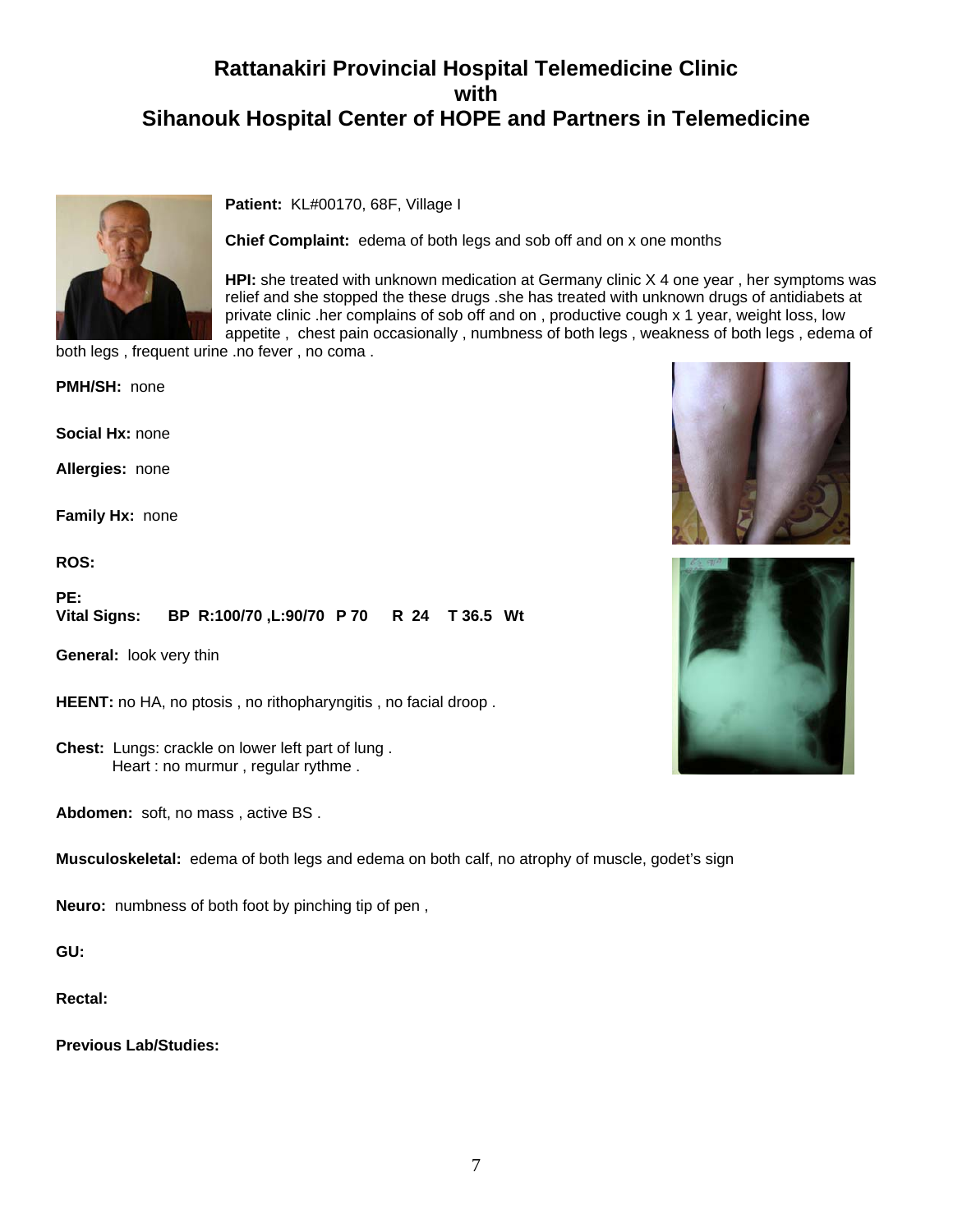

**Lab/Studies Requests:** glucose:+4, protein : + 1, bilirubin + , ketone : normal , ph: 6, protein :trace, urobilirubin :normal , nitrate :+ , leucocyte : - , glucose finger :331,

**Assessment:** 1.DMI 2.PTB 3. pneumonia 4. UTI ? , 5. Malnutrition

**Plan:**

- 1. Glibenclamid 5mg 1 tab bid before meal x 100 d
- 2. Clarythromycine 500mg 1 tab bid x 14 d
- 3. MTV 1 tab bid x 100 d
- 4. ASP 1 tab qd x 100 d
- 5. vitamin B1 1tab qd
- 6. AFB

**Comments/Notes:** please give a good idea

**Examined by:** Dr San **Date: 30/5/06**

Please send all replies to [kirihospital@yahoo.com](mailto:kirihospital@yahoo.com) and cc: to [tmed\\_rithy@online.com.kh](mailto:tmed_rithy@bigpond.com.kh) .

*The information transmitted in this e-mail is intended only for the person or entity to which it is addredded and may contain confidential and/or priviledged material. Any review, retransmission, dissemination or other use of or taking of any action in reliance upon, this information by persons or entities other than the intended recipient is prohibited. If you received this e-mail in error, please contact the sender and delete material from any computer.*

**From:** Fiamma, Kathleen M. [mailto:KFIAMMA@PARTNERS.ORG] **Sent:** Wednesday, May 31, 2006 3:39 AM **To:** kirihospital@yahoo.com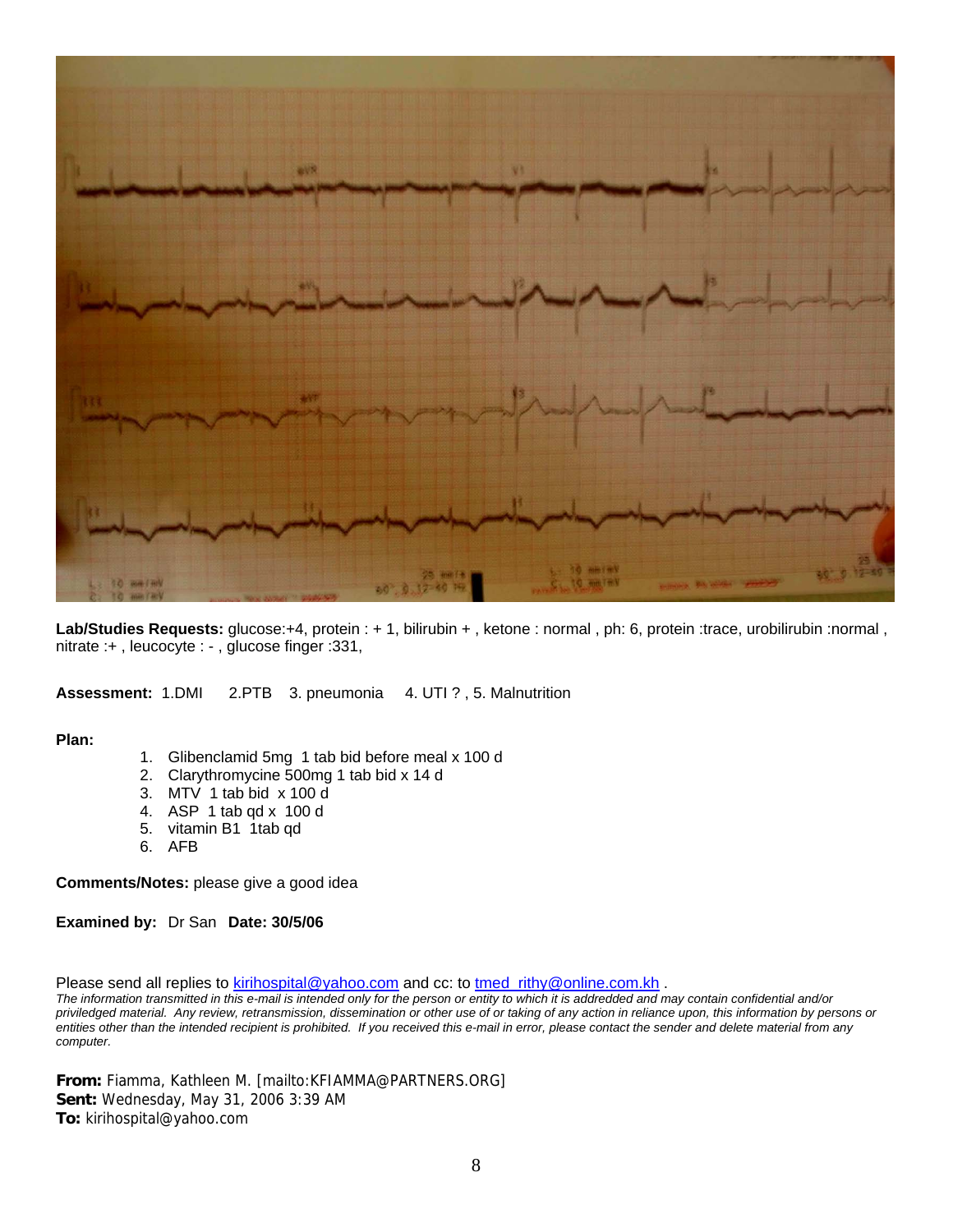#### **Cc:** tmed\_rithy@online.com.kh **Subject:** FW: Rattanakiri Referral Hospital TM clinic patient KL#00170

Kathy Fiamma 617-726-1051 -----Original Message----- **From:** Tan, Heng Soon,M.D. **Sent:** Tuesday, May 30, 2006 4:35 PM **To:** Fiamma, Kathleen M. **Subject:** RE: Rattanakiri Referral Hospital TM clinic patient KL#00170

It is clear she has diabetes with peripheral neuropathy presenting as numbness and weakness of legs. She had diabetic neuropathy as well with presence of proteinuria. However proteinuria may be present during a urinary tract infection as well, so urinalysis should be repeated once infection has cleared. It is unusual for diabetic nephropathy to present with nephrotic syndrome and leg edema. Could she have some other glomerulonephritis? Checking renal function and urine sediment when free of infection would help. Could she be in heart failure? The heart appears normal size and the chest exam and xray do not show heart failure. The EKG showed inferior and lateral T wave inversion consistent with myocardial ischemia. There is an QS wave in V1 that may go with a previous anterior septal infarction. An echocardiogram could confirm heart size and myocardial contractility.

Cachexia and chronic cough could go with pulmonary tuberculosis. However rales at left lower lobe do not correlate with any pneumonia on CXR from what I can make out from the xray. Pulmonary tuberculosis usually present with upper lobe lesions, though apex of lower lobe may also be targeted. Of course cachexia could go along with uncontrolled diabetes, which is after all, a metabolically wasting disease that can present as malnutrition. Is she a smoker? Perhaps she is just having chronic bronchitis with shortness of breath? I don't see emphysematous changes on CXR.

Urinalysis show no ketones, so she is not in ketoacidosis, merely hyperglycemia. I wonder about the presence of bile. Does she have hepatitis too?

For workup, I would send off CBC to check for anemia, liver tests to rule out hepatitis, A1c to monitor diabetes, urine culture to confirm infection, repeat urinalysis when free of infection to check sediment and proteinuria, renal function tests for renal failure that could also present with leg edema. Sputum for culture and AFB will rule out pulmonary tuberculosis. Echocardiogram to check heart size and contractility may confirm coronary artery disease.

Clarithromycin will be fine for bronchitis but not for urinary tract infection. Perhaps Bactrim would have been a better choice to cover for both possibilities. With the amount of hyperglycemia, I would normally have initiated insulin therapy, but if that was not possible, glibenclamide would be a start. Diuretic therapy with small dose of furosemide 10-20 mg daily will be effective in reducing leg edema to make her more comfortable.

Good luck with her.

HS

**From:** Bernard Krisher [mailto:bernie@media.mit.edu] **Sent:** Tuesday, May 30, 2006 6:13 PM **To:** Rattanakiri Referral Hospital **Cc:** EDBACHRACH@aol.com; Rithy Chau: **Subject:** Re: Rattanakiri Referral Hospital TM clinic patient KL#00170

This should also be sent to Ed Bachrach

Best regards,

Bernie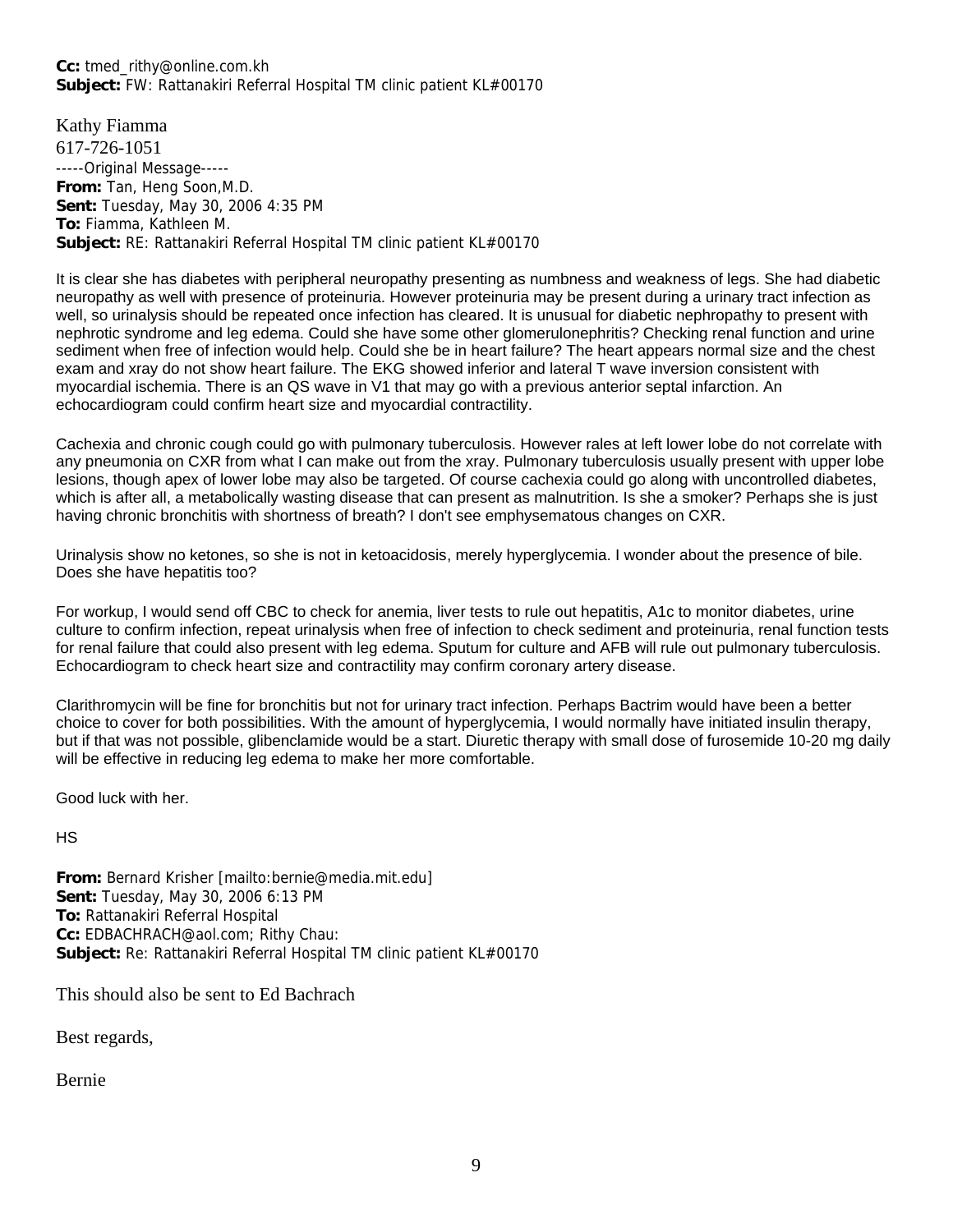Dear All,

This is the patient KL#00170 and her photos.

Best regards,

**From:** Rithy.Chau [mailto:tmed\_rithy@online.com.kh] **Sent:** Wednesday, May 31, 2006 11:35 AM **To:** 'Rattanakiri Referral Hospital' **Cc:** 'Rithy Chau'; 'Brian Hammond'; 'Paul Heinzelmann'; 'Kathleen M. Kelleher'; 'Joseph Kvedar'; 'Bernie Krisher'; 'Noun SoThero'; 'Fil B. Tabayoyong'; 'Ed & Laurie Bachrach'; 'HealthNet International'; kruylim@yahoo.com **Subject:** RE: Rattanakiri Referral Hospital TM clinic patient KL#00170

Dear Dr. San/Channarith,

I agree with your assessment of DMII with PNP and treatment with Glibenclamide 5mg 1 po bid and desipramine 75mg or amitriptyline 25mg ¼ tab po qhs and reevaluate her FBS every week and adjust medication every two weeks until her FBS falls in 90-130 range. Please check her FBS, lytes, BUN, creat, CBC, tot chol, triglyceride. Please provide appropriate DM education and foot care.

With positive nitrite in U/A, I agree with considering UTI and tx with Cipro 500mg 1 tab po bid x 3d.

Even though EKG sent was blurred, there appeared to be T-inversion in leads II, III, and aVF for possible inferior MI and V5-V6 for lat MI. You can do a right side (reverse the leads as if heart pointing to right) EKG to look for posterior MI. Tx: Atenolol 50mg ¼ tab po qd, Isosorbide dinitrite 5mg 1 tab sublingual tid prn chest pain, ASA 300mg ¼ tab po qd. Can you redo the EKG and send a clearer image to me for publishing?

The CXR looks clear of any problem or lesion and no cardiomegaly and no sign of congestion. Go ahead and do an AFB to rule out TB and give her Clarithromycin if you have strong suspicion of pneumonia esp. with fever and yellow-green sputum production.

She looked cachetic, so you can give her some MTV to take daily with meal. You can add iron supplement if her HB is low.

You can add Furosemide 40mg  $\frac{1}{2}$  tab po qd to help with the pitting edema which may result from her DM II condition. She has no hx of HTN and she is not on any HTN medication right now? Make sure she stops all other previous medications and starts taking the medications we prescribed regularly. Check her vital sign each time she visits for FBS check also.

I hope this is helpful.

Rithy

**From:** Rattanakiri Referral Hospital [mailto:kirihospital@yahoo.com] **Sent:** Wednesday, May 31, 2006 2:36 PM **To:** Rithy Chau; Rithy Chau **Subject:** kl#00170

Dear Rithy this is the result of the patients , KL#00170 -creatin:0.4 -glucose fasting : 530mg/dl -wbc:9500 -RBC :4500000  $-HR.14.5$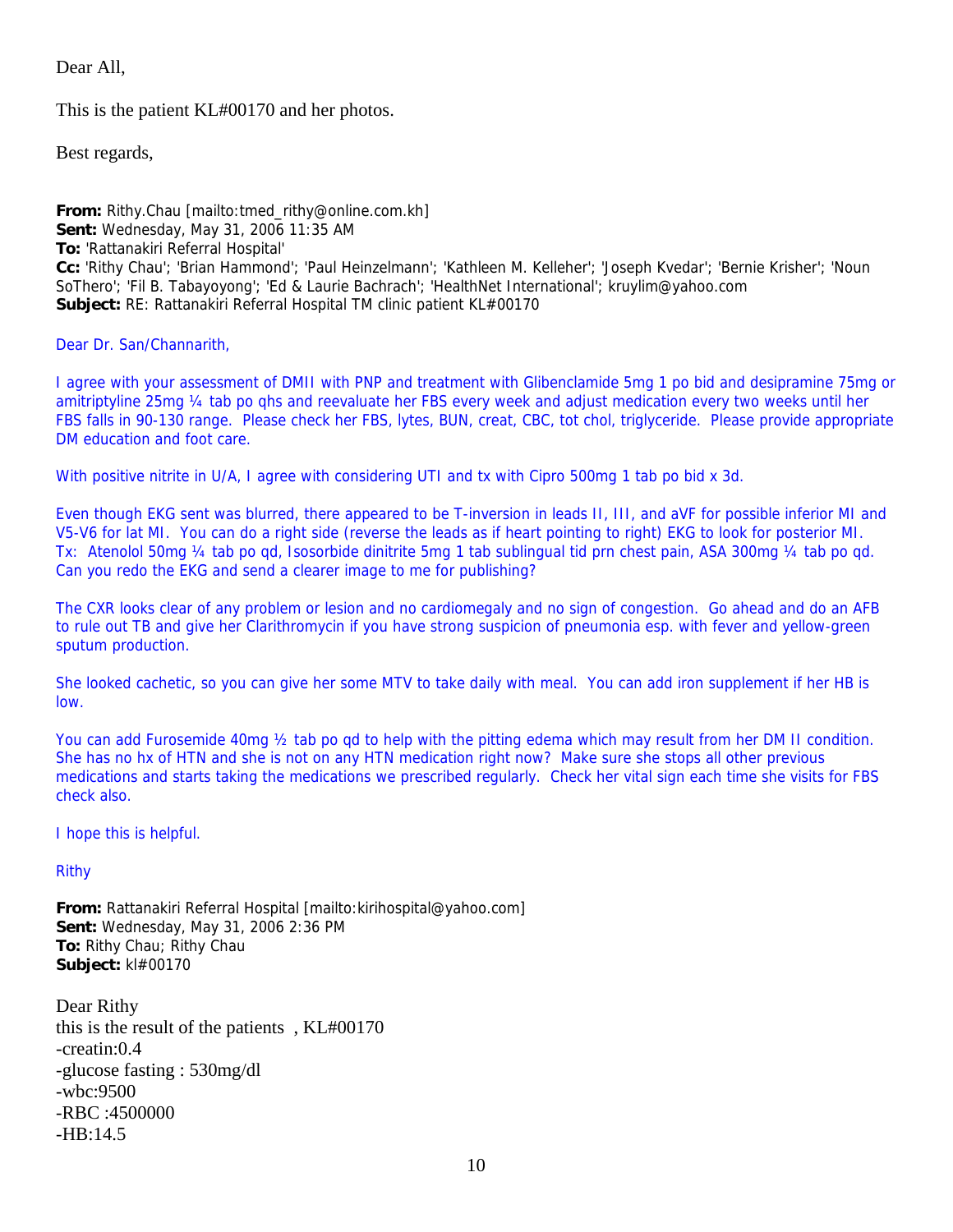-Htc :45 -eosinophil:04 -N :65 -lym :29 -Mono:02 -Baso:00

 best reguards san

**From:** Rattanakiri Referral Hospital [mailto:kirihospital@yahoo.com] **Sent:** Tuesday, May 30, 2006 4:46 PM **To:** Rithy Chau; Rithy Chau; Brian Hammond; Paul Heinzelmann; Kathleen M. Kelleher; Joseph Kvedar **Cc:** Bernie Krisher; Noun SoThero; Fil B. Tabayoyong; Ed & Laurie Bachrach; HealthNet International **Subject:** Rattanakiri Referral Hospital TM clinic patient RN#00172

**\_\_\_\_\_\_\_\_\_\_\_\_\_\_\_\_\_\_\_\_\_\_\_\_\_\_\_\_\_\_\_\_\_\_\_\_\_\_\_\_\_\_\_\_\_\_\_\_\_\_\_\_\_\_\_\_\_\_\_\_\_\_\_\_\_\_\_\_\_\_\_\_\_\_\_\_\_\_\_\_\_\_\_\_** 

Dear All,

This is the last case patient RN#00172 and her photos.

Best regards,

Channarith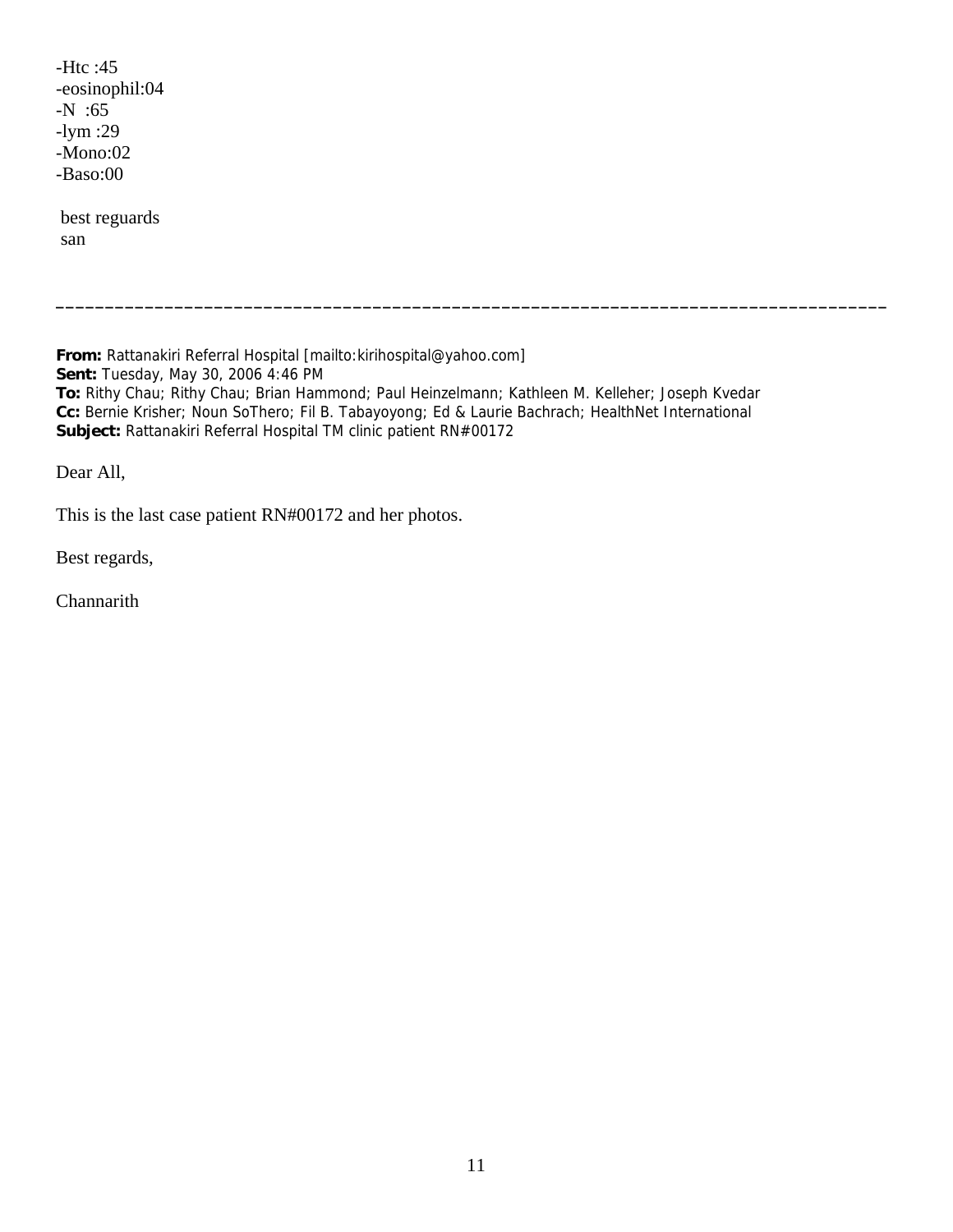## **Rattanakiri Provincial Hospital Telemedicine Clinic with Sihanouk Hospital Center of HOPE and Partners in Telemedicine**

**HPI:** the first time lymph nod appeared on left jaw x 3 months and other also occurred on under her left ear and over left clavicle and there are lymph nod on right neck from right jaw to the upper

The last two months, all lymph nod on her neck started to erupte pus and weight loss. No fever,

**Patient:** RN#00172, 4F, Paler Village .

**Chief Complaint:** ruptured lymph nod on her neck



**PMH/SH:** none

**Social Hx:** none

**Allergies:** none

**Family Hx:** none

**ROS:**

| PE:             |  |      |    |
|-----------------|--|------|----|
| Vital Signs: BP |  | - T: | Wt |

right clavicle.

no HA ,

**General:** oriented and alerted

HEENT: lymph nod on her neck, which characterized by mobile, soft, ruptured, no pain, no otitis, no throat pain.

**Chest:** lungs :clear both sides Heart : no murmur ,

**Abdomen:** active BS, no organolmegaly, no mass .

**Musculoskeletal:** unremarkable

**Neuro:** motor and sensory are intact

**GU:**

**Rectal:**

**Previous Lab/Studies:**

**Lab/Studies Requests:**

**Assessment:** 1. lymph nod TB 2. R/o cancer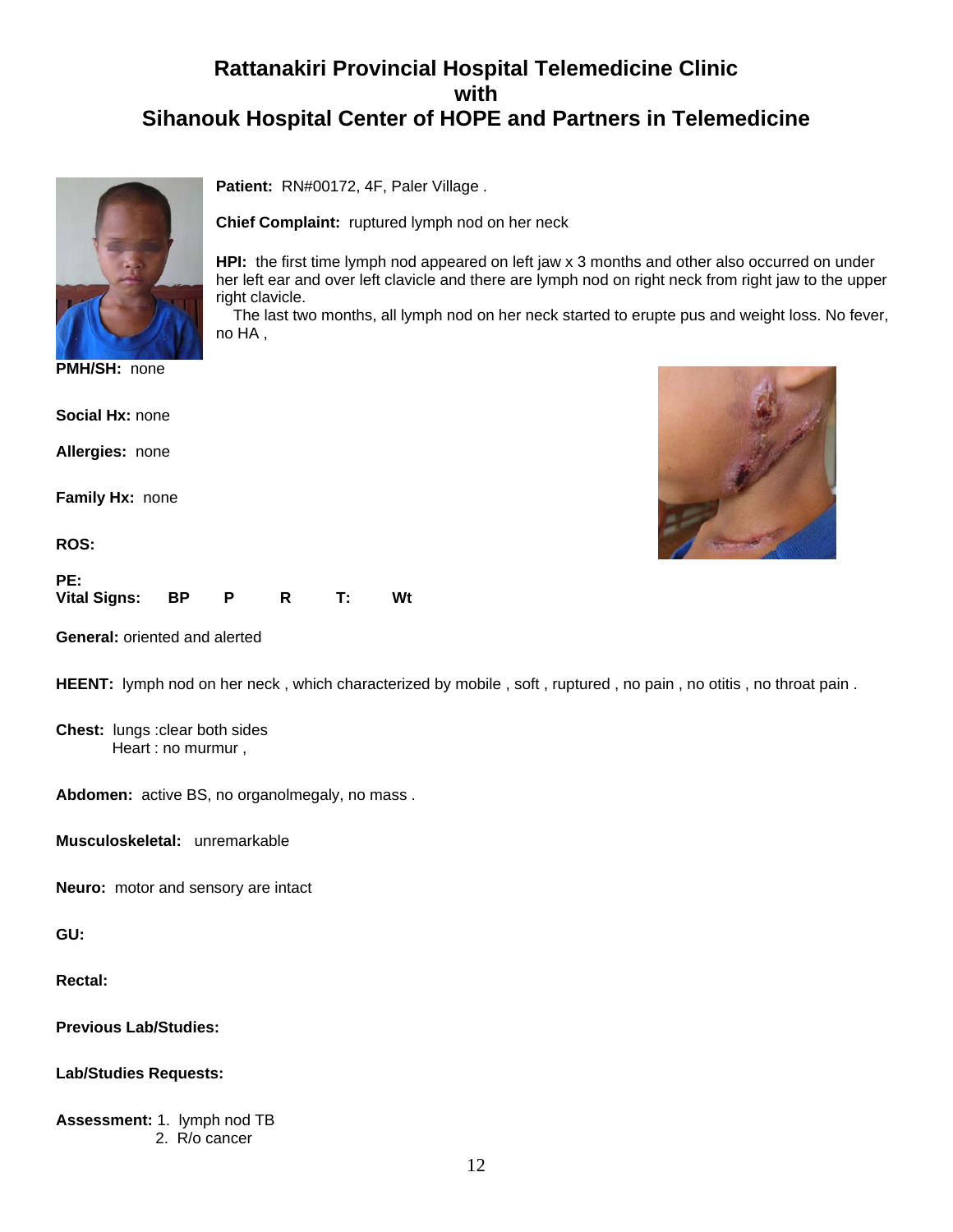**Plan:** 1. give her anti TB drugs by protocol of ministry of health.

**Comments/Notes:** please , give a good idea

**Examined by: Dr San Date: 30/5/06** 

Please send all replies to [kirihospital@yahoo.com](mailto:kirihospital@yahoo.com) and cc: to [tmed\\_rithy@online.com.kh](mailto:tmed_rithy@bigpond.com.kh) .

*The information transmitted in this e-mail is intended only for the person or entity to which it is addredded and may contain confidential and/or priviledged material. Any review, retransmission, dissemination or other use of or taking of any action in reliance upon, this information by persons or entities other than the intended recipient is prohibited. If you received this e-mail in error, please contact the sender and delete material from any computer.*

**From:** Rithy.Chau [mailto:tmed\_rithy@online.com.kh]

**Sent:** Wednesday, May 31, 2006 12:42 PM

**To:** 'Rattanakiri Referral Hospital'

**Cc:** 'Rithy Chau'; 'Brian Hammond'; 'Paul Heinzelmann'; 'Kathleen M. Kelleher'; 'Joseph Kvedar'; 'Bernie Krisher'; 'Noun SoThero'; 'Fil B. Tabayoyong'; 'Ed & Laurie Bachrach'; 'HealthNet International'; kruylim@yahoo.com **Subject:** RE: Rattanakiri Referral Hospital TM clinic patient RN#00172

Dear Dr. San/Channarith,

It is difficult to agree with your assessment since there was not enough information given in your H&P. Did you do a CXR? Was there any family hx of active TB, any people around him at school or village with this dz? Did you try to rule out other causes with dermatological or zoological problem? Did you do a culture of AFB yet?

As for secondary infection, you can give cephalexin 250mg 1 po tid and cotrim 480mg ½ po bid x 14d and reevaluate in 2 weeks and if not completely healed but improving can give another two weeks. For starting TB meds, you can follow national protocol with your best clinical judgement to dx her with TB LN.

I hope this helps. Rithy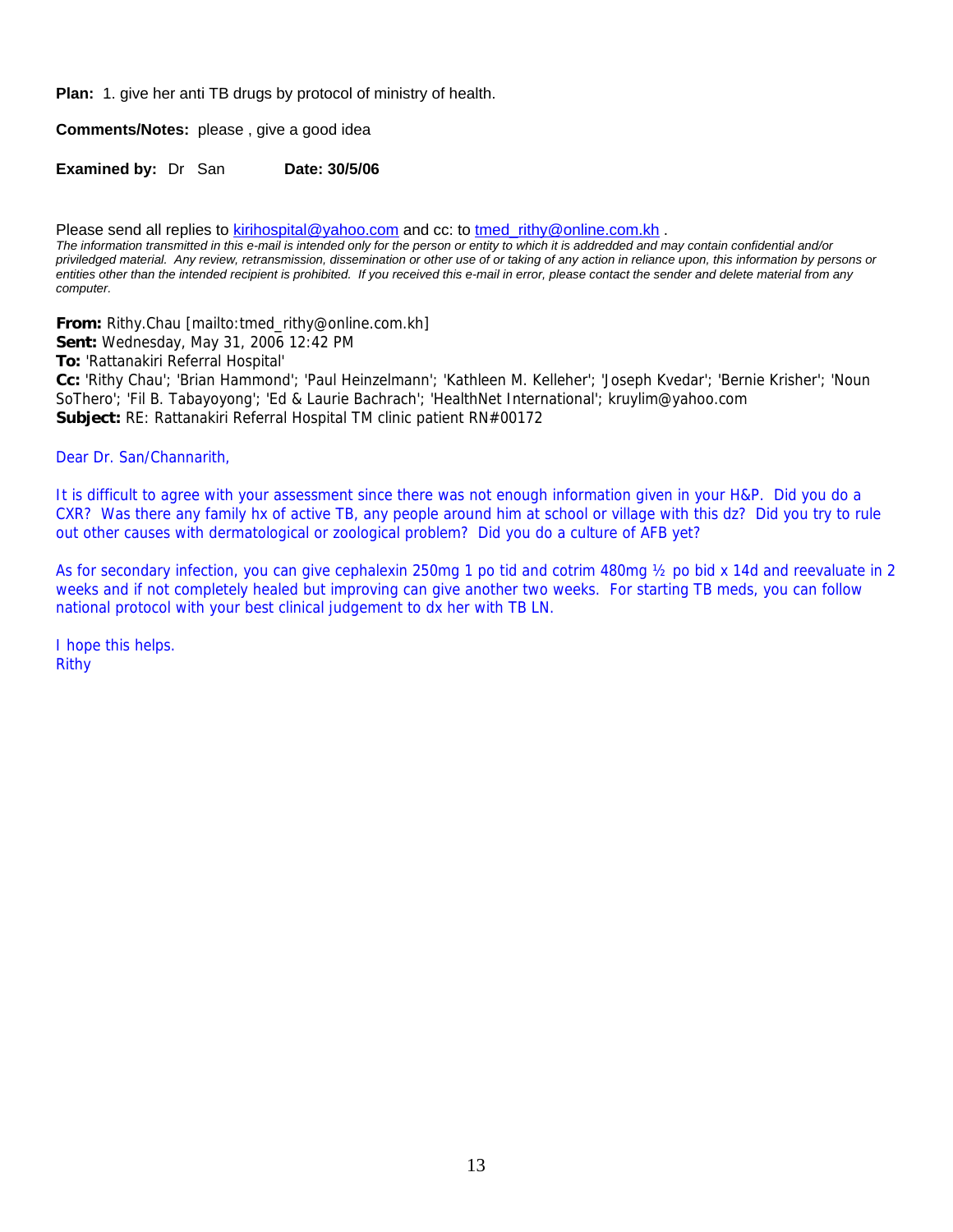# **Wednesday, May 31, 2006**

# **Follow-up Report for Rattanakiri TM Clinic**

There were patients seen during this month TM clinic at Rattanakiri Referral Hospital (RRH). The data of 3 new and 6 follow-up cases were transmitted and received replies from both Phnom Penh and Boston. Per advice sent by Partners in Boston and Phnom Penh Sihanouk Hospital Center of HOPE as well as advices from PA Rithy on site, the following patients were managed and treated per local staff:

[Please note that in general the practice of dispensing medications at RRH for all patients is usually limited to a maximum of 7 days treatment with expectation of patients to return for another week of supplies if needed be. This practice allows clinicians to monitor patient compliance to taking medications and to follow up on drug side effects, changing of medications, new arising symptoms especially in patients who live away from the town of Banlung and/or illiterate. Medications and lab tests not available/done at RRH are provided by SHCH to TM patients at no cost]

## **Treatment Plan for Rattanakiri TM Clinic May 2006**

#### **New Patients**

**1. KL#00170, 68F (Village I)** 

- **Diagnosis**
- 1. DMII
- 2. Pneumonia
- 3. PTB
- 4. UTI
- 5. Vit Deficiency

#### **Treatment**

- 1. Glibenclamide 5mg 1t po bid
- 2. Desinopril 75mg 1/4t po qhs<br>3. Furosemide 20mg 1t po qd
- 3. Furosemide 20mg 1t po qd
- 4. ASA 300mg 1/4t po qd
- 5. Clarythromycin 500mg 1t po bid for 10d
- 6. Ciprofloxacin 500mg 1t po bid for 3d
- 7. MTV 1t po qd for 15d
- 8. Check FBS and Vital Sign every week
- 9. DMII education and foot care

#### **2. PS#00171, 14F (Village VI)**

 **Dignosis** 

- 1. Goiter?
	- 2. Allergic Rhinitis

**Treatment** 

- 1. Zyrtec 10mg 1t po qd for 5d
- 2. Cephalexine 500mg 1t po bid for 7d
- 3. Paracetamol 500mg 1t po tid prn HA
- 4. Draw blood for TFT at SHCH
- **3. RM#00172, 4F (Paler Village)**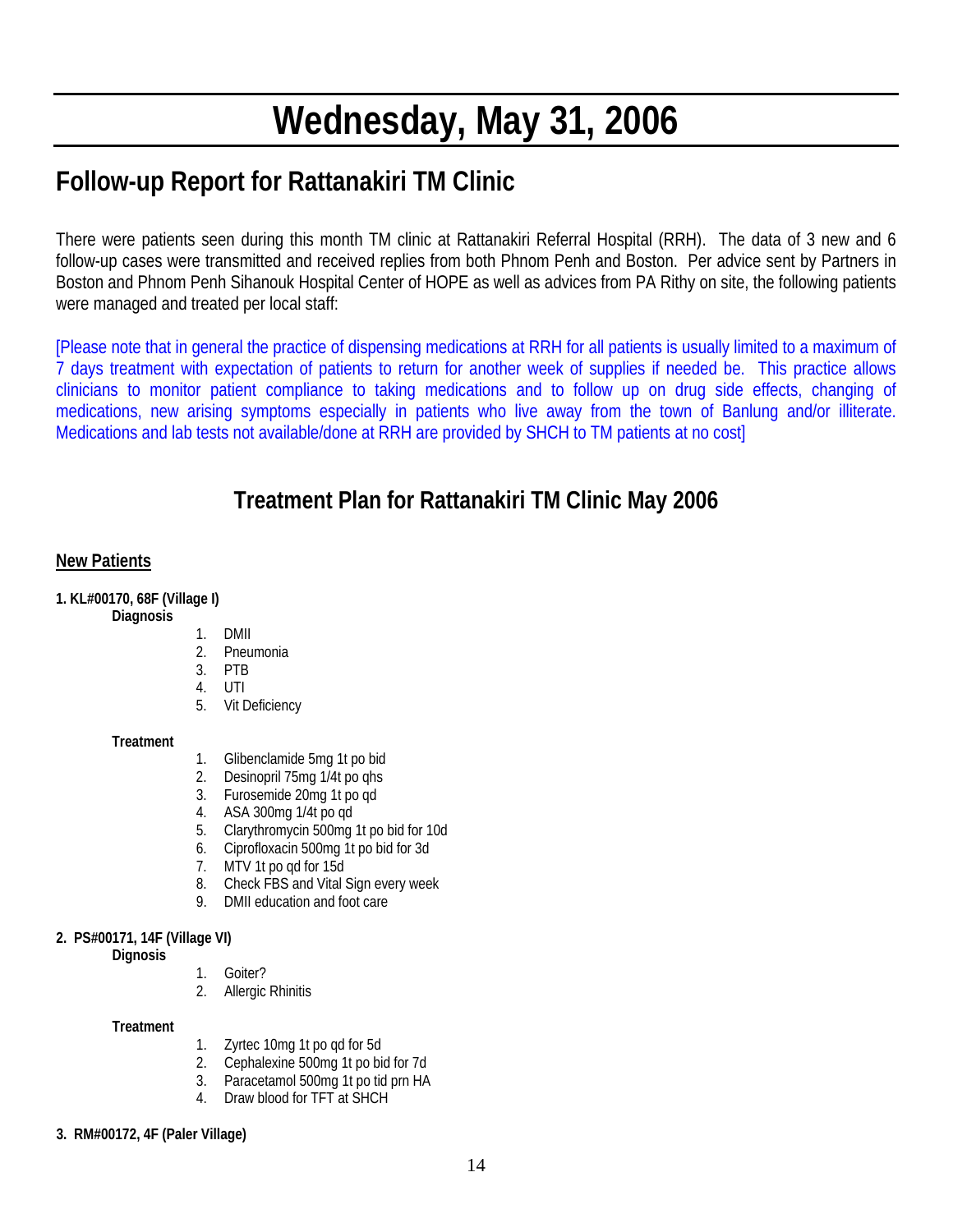#### **Diagnosis**

- 1. Adenitis?
- 2. Lymph node TB?

#### **Treatment**

- 1. Cephalexin 250mg 1t po tid for 14d<br>2. Cotrimoxazole 480mg 1/2t po bid fo
- 2. Cotrimoxazole 480mg 1/2t po bid for 14d
- 3. MTV 1/2t po qd for 30d

#### **Follow-up Patients**

#### **1. RR#00166, 61F (Village III)**

 **Diagnosis** 

- 1. COPD
- 2. GERD

#### **Treatment**

- 1. MgAl(OH)3 500mg 2t chew bid for 30d
- 2. AFB sputum smears

#### **2. PO#00148, 67F (Village III)**

 **Diagnosis** 

- 1. DMII
- 2. PNP
- 3. HTN
- 4. GERD

#### **Treatment**

- 1. Metformin 500mg 1t po qhs for 100d
- 2. Glibenclamide 5mg 1t po qd for 100d
- 3. Lisinopril 5mg 1t po qd for 100d
- 4. ASA 81mg 1t po qd for 100d
- 5. Desipramine 75mg 1/2t po qhs for 100d

#### **3. RH#00160, 67F (Village I)**

 **Diagnosis** 

- 1. DMII
- 2. PNP

#### **Treatment**

- 1. Glibenclamide 5mg 1t po qd for 100d<br>2. Lisinopril 5mg 1t po qd for 100d
- 2. Lisinopril 5mg 1t po qd for 100d<br>3. ASA 81mg 1t po qd for 100d
- 3. ASA 81mg 1t po qd for 100d
- 4. Desipramine 75mg 1/2t po qhs for 100d

#### **4. OP#00161, 78M (Village I)**

 **Diagnosis** 

- 1. COPD
- 2. Emphysema

#### **Treatment**

1. Albuterol Inhaler 2puffs bid prn SOB

#### **5. NS#00006, 18F (Village I)**

 **Diagnosis** 

1. Hyperthyroidism

#### **Treatment**

- 1. Carbimazole 5mg 1t po qd for 100d
- 2. Propranolol 40mg 1/4t po qd for 100d